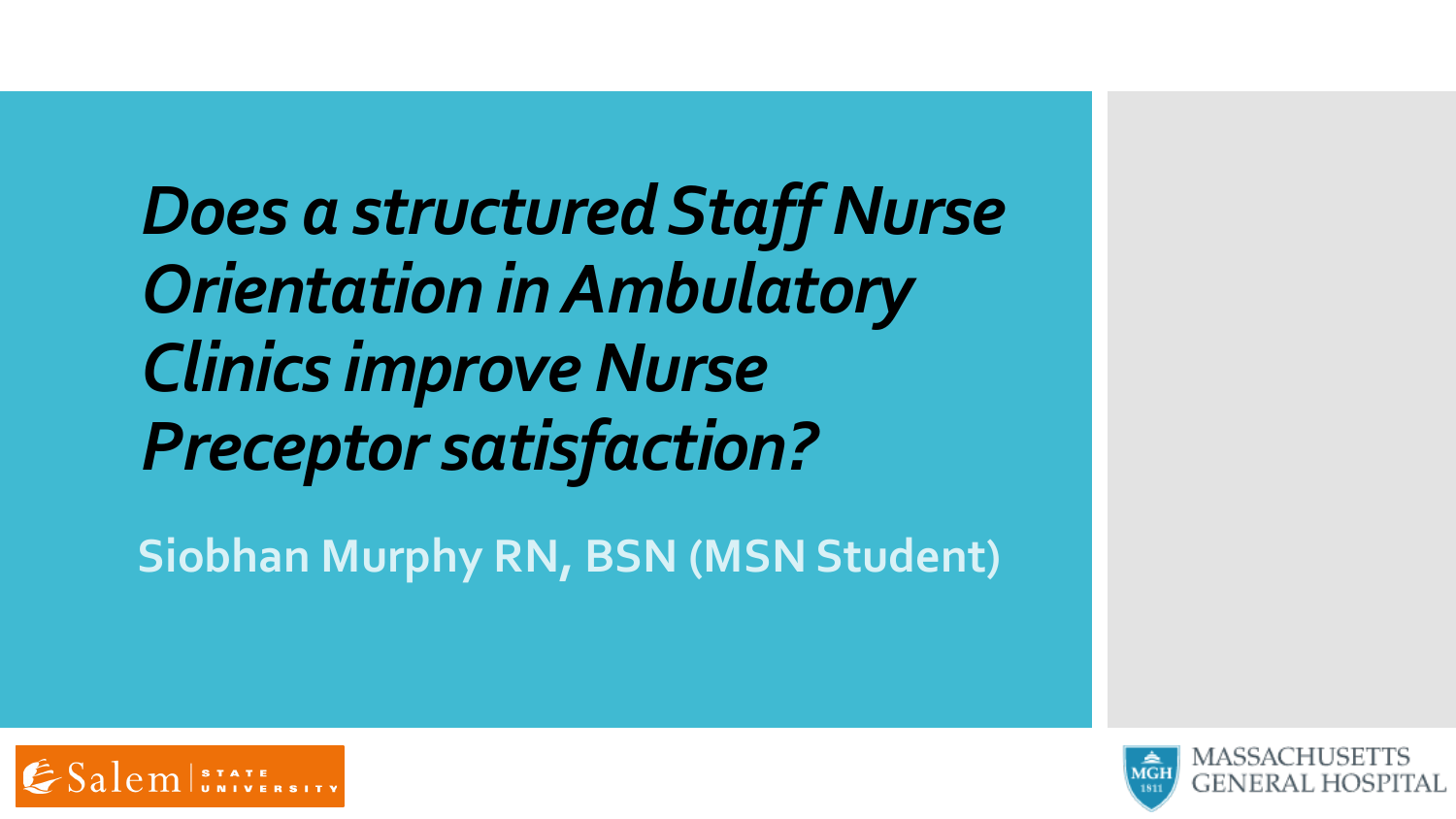**BACKGROUND AND SIGNIFICANCE**

- Healthcare in the United States is continually being reformed to improve quality, expand access, and decrease costs
- Nurses, as the largest subgroup of clinicians, provide continuity and accountability on patient outcomes
- Improved retention of staff nurses begins with onboarding and is ongoing throughout the course of the nurses' career
	- *"A non-supportive preceptorship can lead to attrition rates as high as 33%, in addition to recruitment and retention problems in the organization"* (Small & Good, 2013).
- A pilot on a Hematology/Oncology Clinic had the unique challenge of onboarding nurses naïve to the population and hematology/oncology experienced nurses within the same orientation

*"Preceptorship is a complex and essential part of nursing education"*

*(Carlson, Pilhammar & Wann-Hansson, 2010)*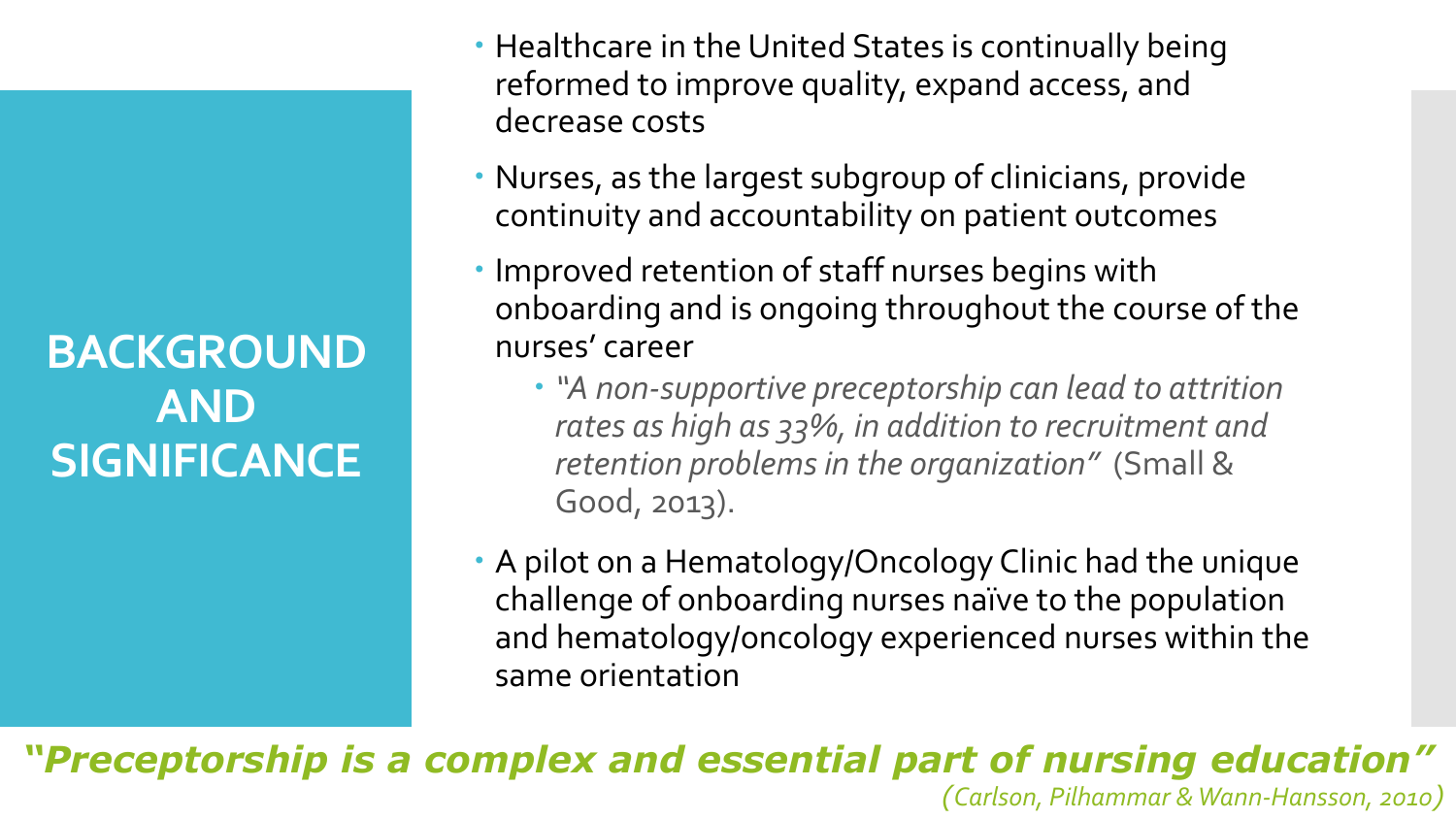**BACKGROUND AND SIGNIFICANCE**

- **Nurse Preceptor satisfaction** needs to be a focus of an organization
- The Preceptor balances the role of teacher and practitioner, which can be challenged by:
	- professional time constraints
	- lack of well-structured preceptor guidelines
	- real or perceived lack of organizational and peer support
	- overuse of a single individual in the preceptor role
- Allowing Preceptors to **burnout** can lead to poor orientation experiences and may have adverse long-term effects such as retention
- **Burnout** presents as lack of compassion, decreased<br>attention to detail, apathy, and/or decreased interest in professional aspirations
- **Preceptors** fully invested in the onboarding process may experience higher **satisfaction**

*(Bodine, 2018)*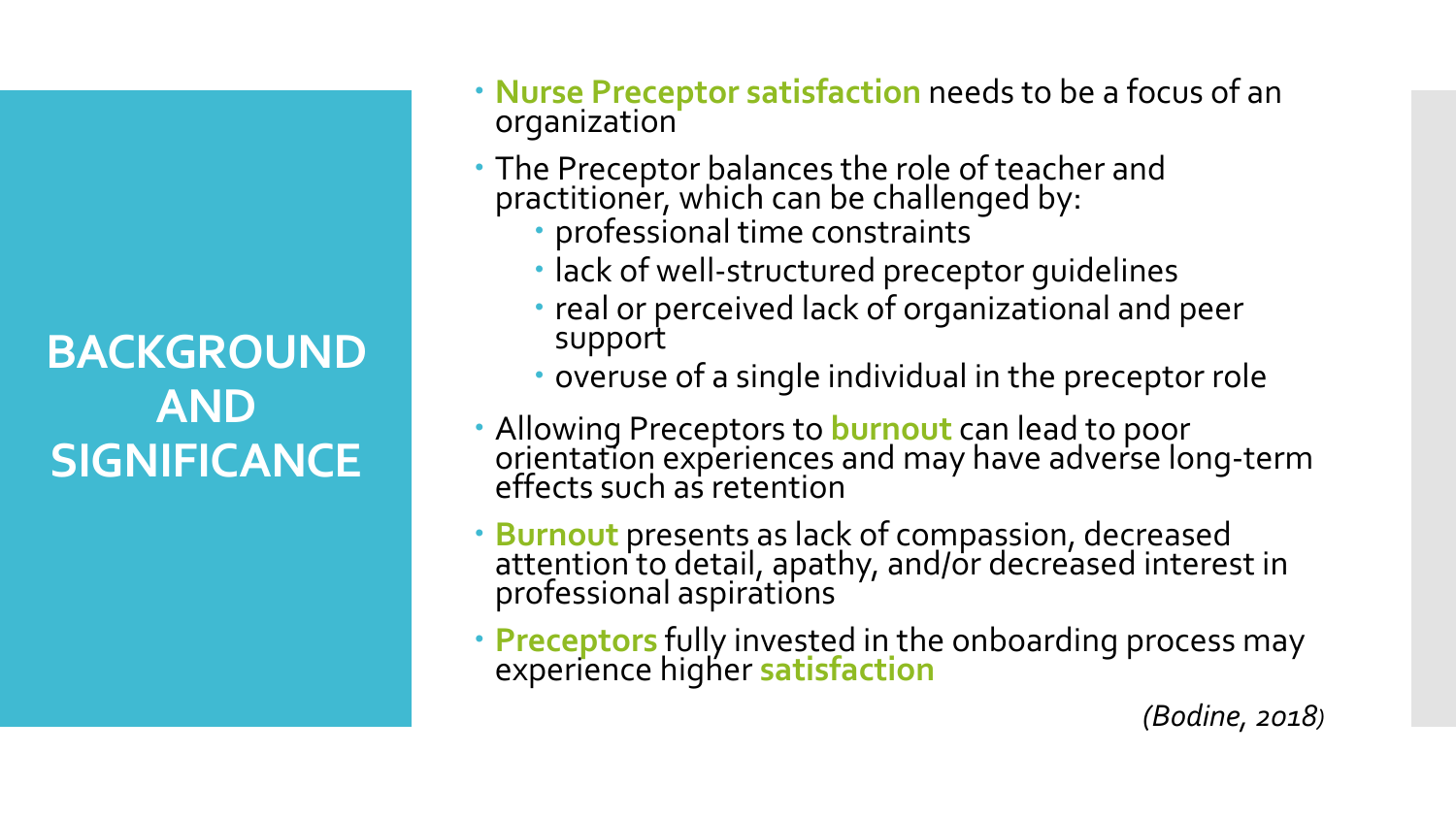# **THEORETICAL FRAMEWORK**

# **Covell's Nursing Intellectual Capital Theory (2008)**

- There is a relationship between nursing knowledge **(intellectual capital)** and **patient outcomes**
- Nurses are **intellectual capital**
	- The skills, knowledge and experience of the nurse are valuable to the hospital and should be invested in
- How do nurses become **intellectual capital***?*
	- Provide a solid foundation via onboarding
	- Prioritize the needs of Nurse Preceptors
	- Prioritize Nurses' Knowledge, Skills, and Attitudes (KSA, IOM & QSEN) throughout the course of their career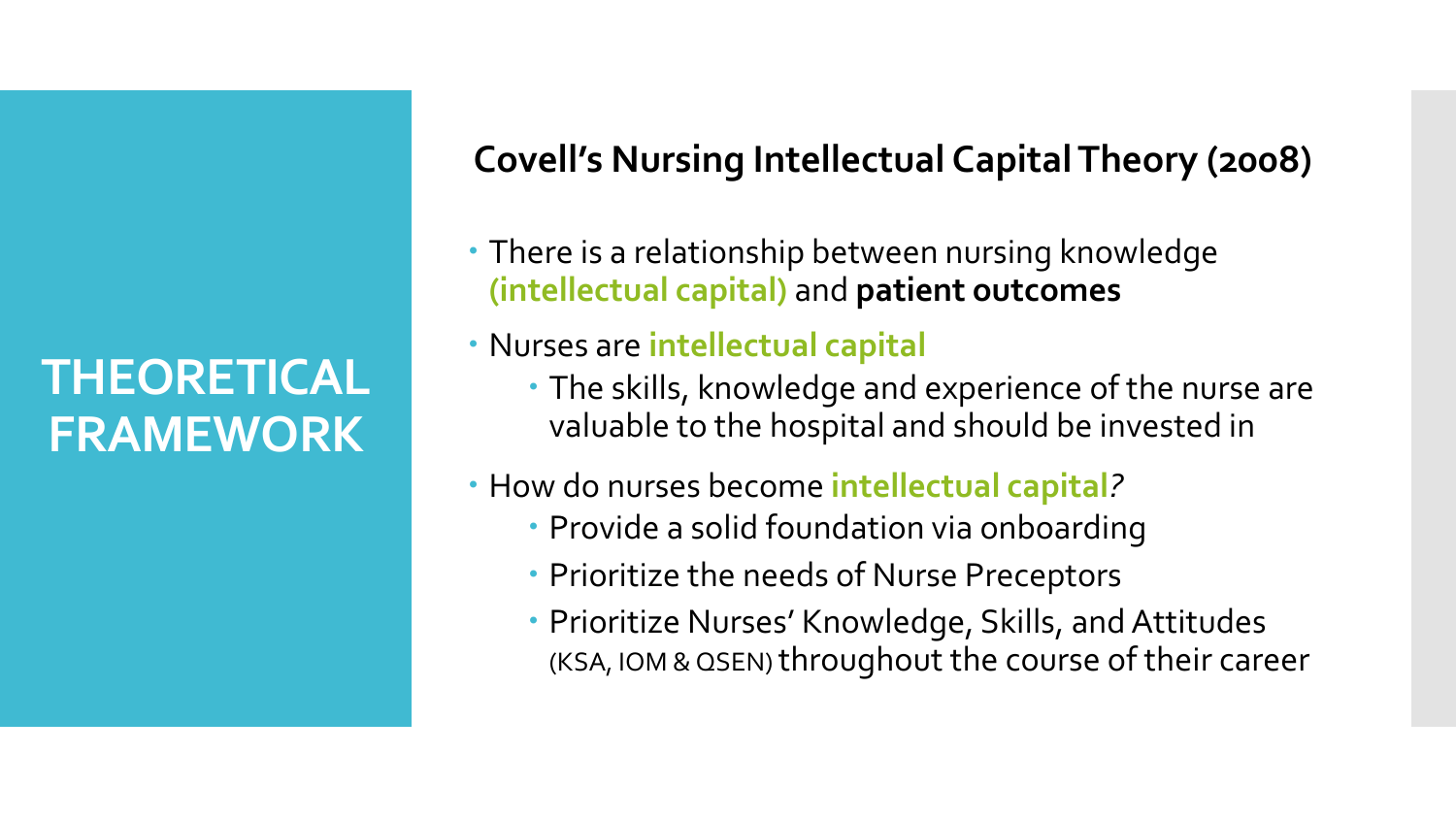**METHODOLOGY: PROGRAM DEVELOPMENT & EVALUATION**

**Pilot Setting**

**Pilot at anAcademic Medical Center in New England**

62 chair Infusion Clinic

Open 7 days a week

 Specifically focusing on Hematology and Oncology patients receiving chemotherapy, blood products, electrolytes, supportive care, etc.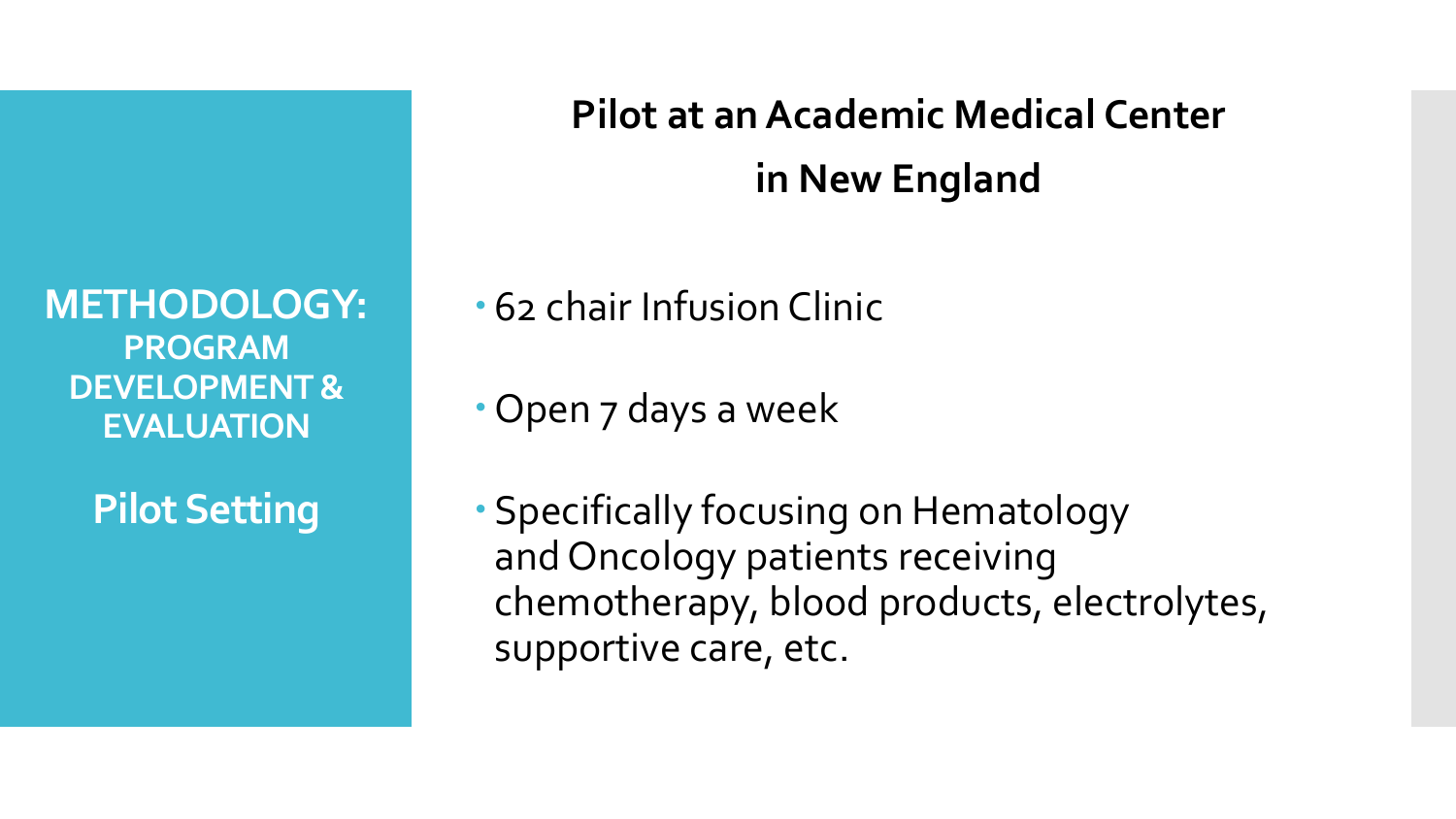**METHODOLOGY: Objectives**

**Improve Preceptor satisfaction Decrease Preceptor burnout Reduce Preceptor role ambiguity Increase Preceptors' real and perceived support from leadership**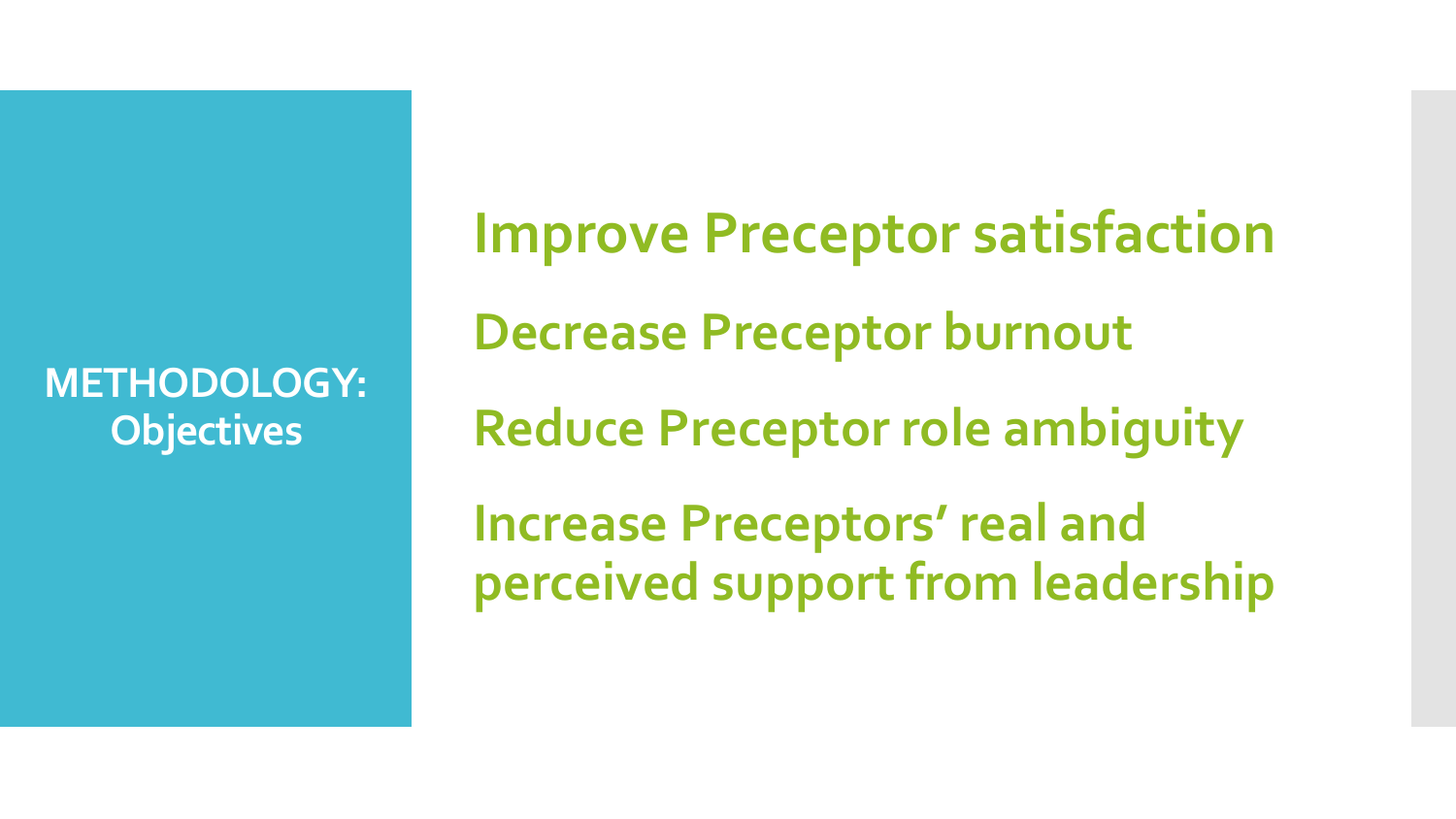**METHODOLOGY: Stakeholders**

### **Nurse Preceptors**

- Can provide insight into what's working and what is lacking
- *"Involving [nurse preceptors] in planning is a win-win" (Bodine, 2018)*

### **Preceptees**

 Need strong onboarding to independently provide patient care

## **Ambulatory Nurse Director**

 Creates the environment for learning and provides follow up & feedback and benefits from staff retention

## **Clinical Nurse Specialist**

Provides knowledge of best practices and research utilization

### **Hospital Leadership**

 Benefits from staff retention by saving the costs associated with hiring new staff

### **Patients and Families**

Benefit from improved outcomes and satisfaction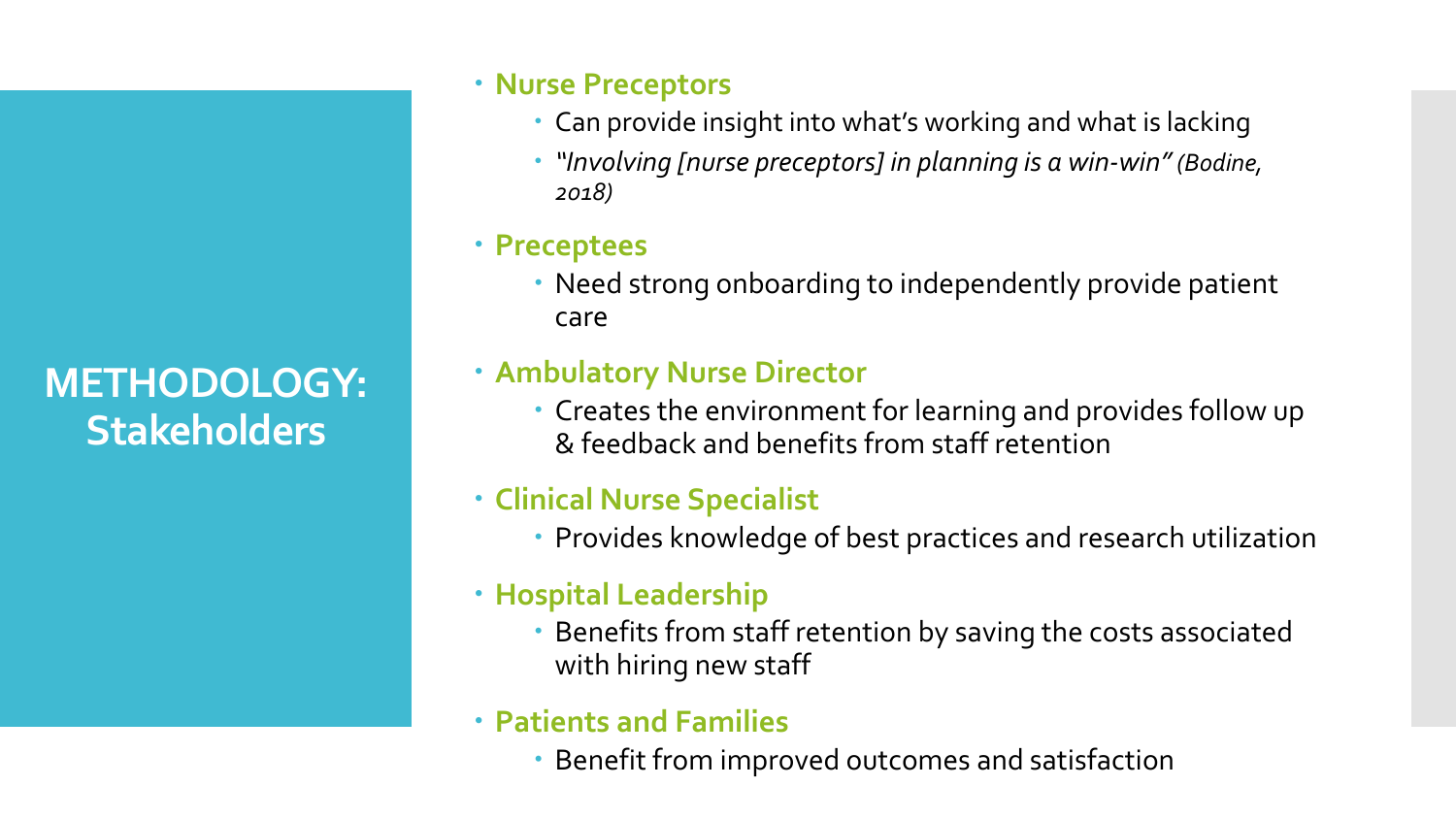**Needs Assessment Data & Themes** 

**(completed December 2020)**

N = 36 **Nurses** responded to the survey

n = 22 of those surveyed acted as **Nurse Preceptors**

**"There are barriers to precepting new staff"**

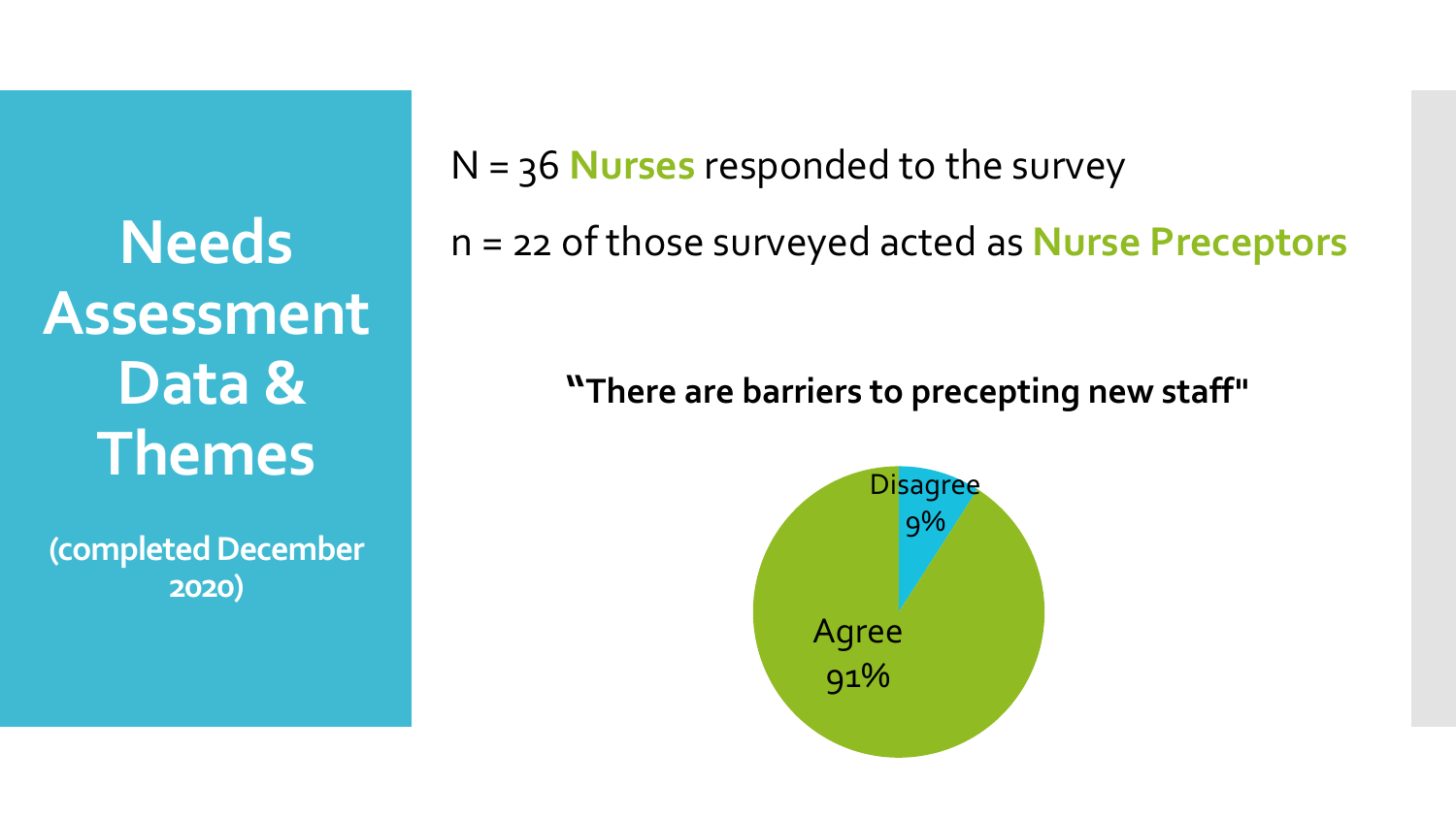# **Needs Assessment 1. Lack of structure**

"Lack of guidelines is frustrating to both the preceptor and the preceptee and is dangerous for the patient population. The failure to provide clear instructions regarding orientation can make the preceptor feel abandoned in the process. A disorganized orientation can also make the new hire question the preceptors expertise." (Bodine, 2018).

**"I had a clear understanding of the objectives and tasks I was expected to accomplish during orientation"**



# **"As a preceptor, I had clear knowledge of the expectations of the orientation**

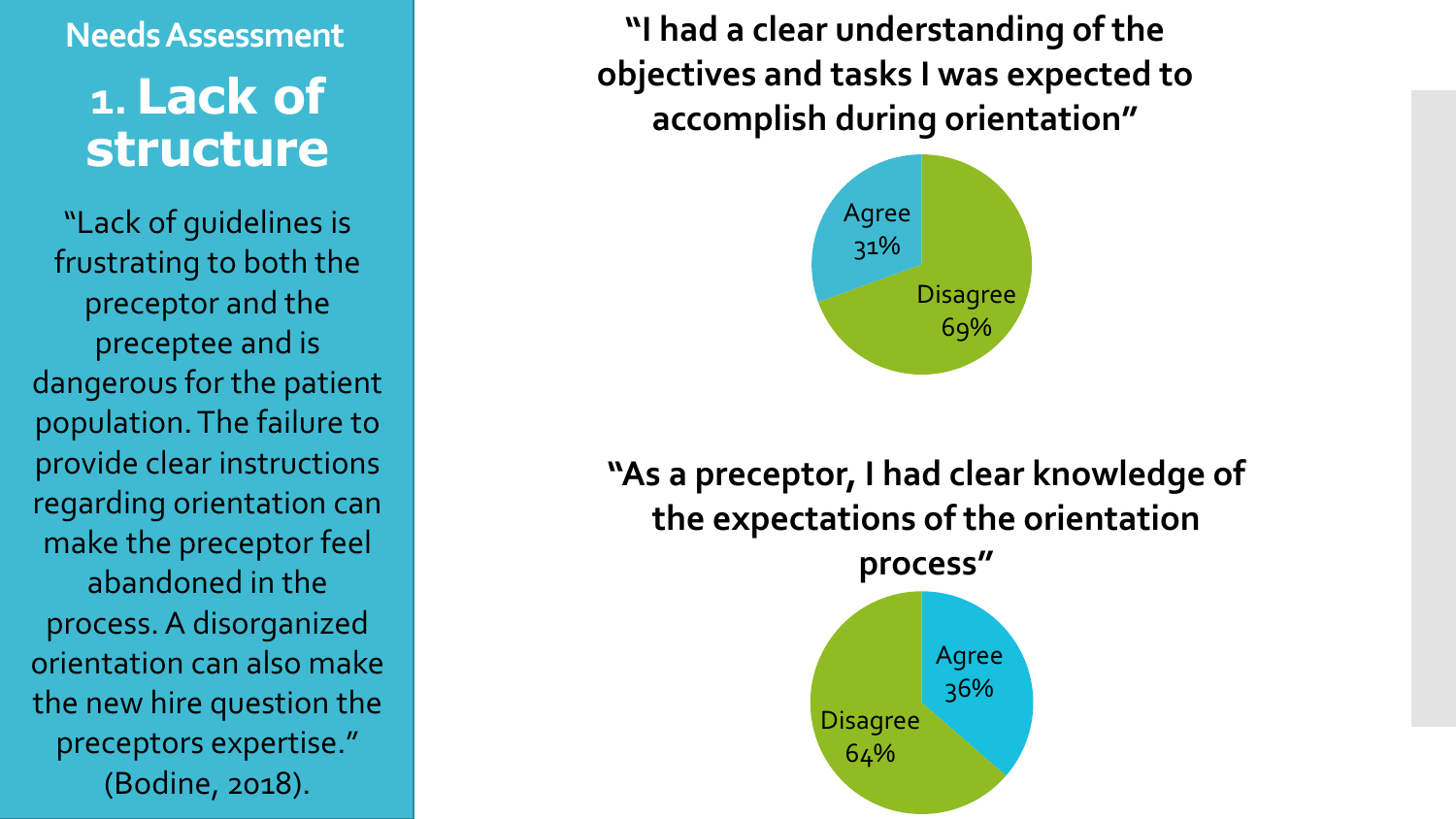# **Needs Assessment 2. Lack of**  support Agree

"Lack of support from management real or perceived can negatively impact the preceptor [and cause burnout]" (Bodine, 2018).

**"I had regularly scheduled check-ins with nursing leadership"**



**"As a preceptor I felt supported in providing the necessary education required for new staff"**

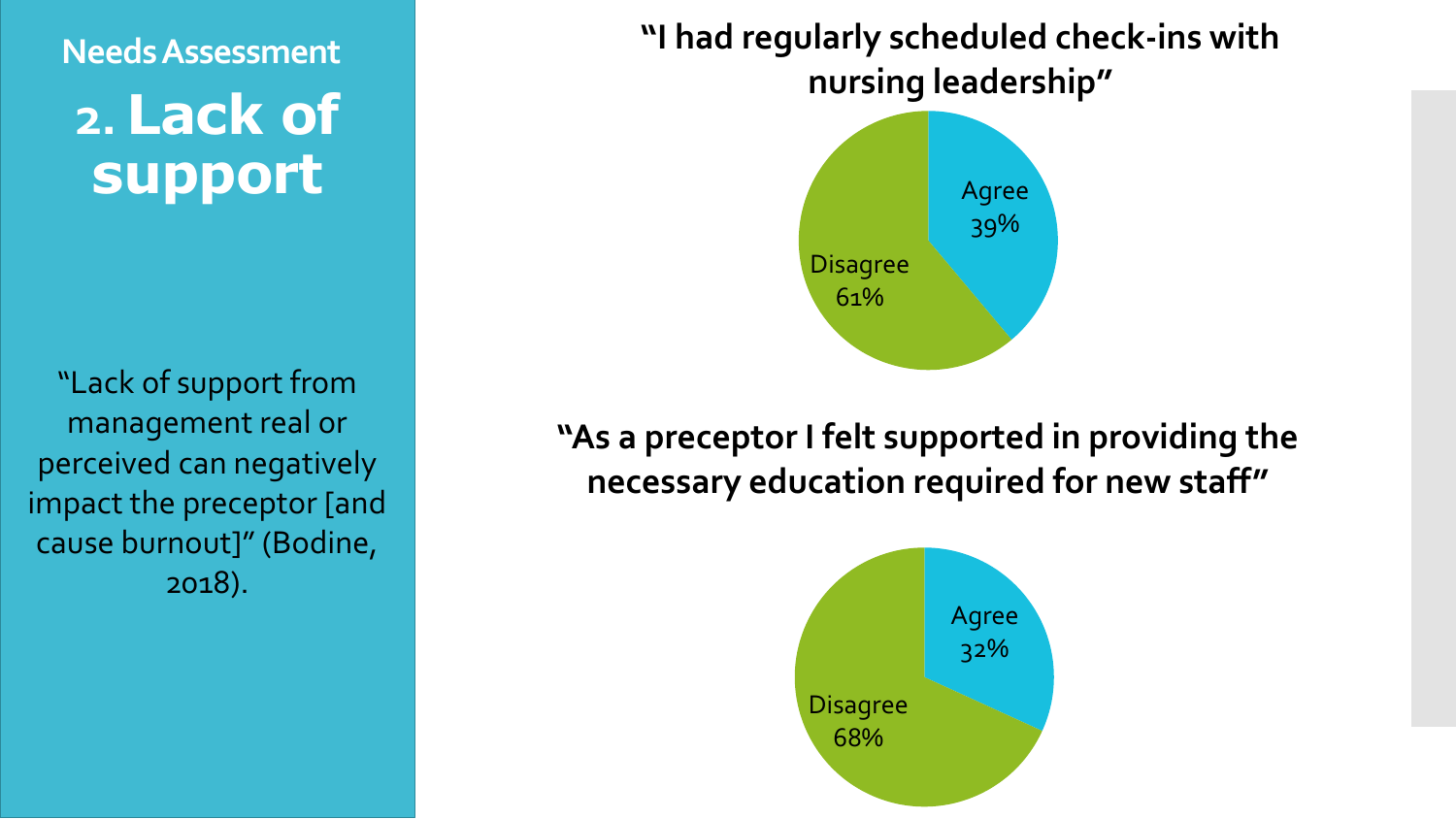# **Needs Assessment 3. Lack of recognition**

"[Recognition] goes a long way in preceptor engagement [...] and acknowledges the challenges preceptors face that allows preceptors to thrive in this role" (Shinners & Franquiero, 2015).

**"As a preceptor, I felt recognized for the support and education that I provided to new staff"**



- **Preceptors** are better supported with opportunities to rejuvenate between new hires
- **Nursing Peers** may perceive that because the preceptor and the new hire are working as a team, that their collective workload is cut in half.
- This failure to recognize the additional time requirement associated with the onboarding process, may preclude coworkers from offering assistance

(Bodine, 2018).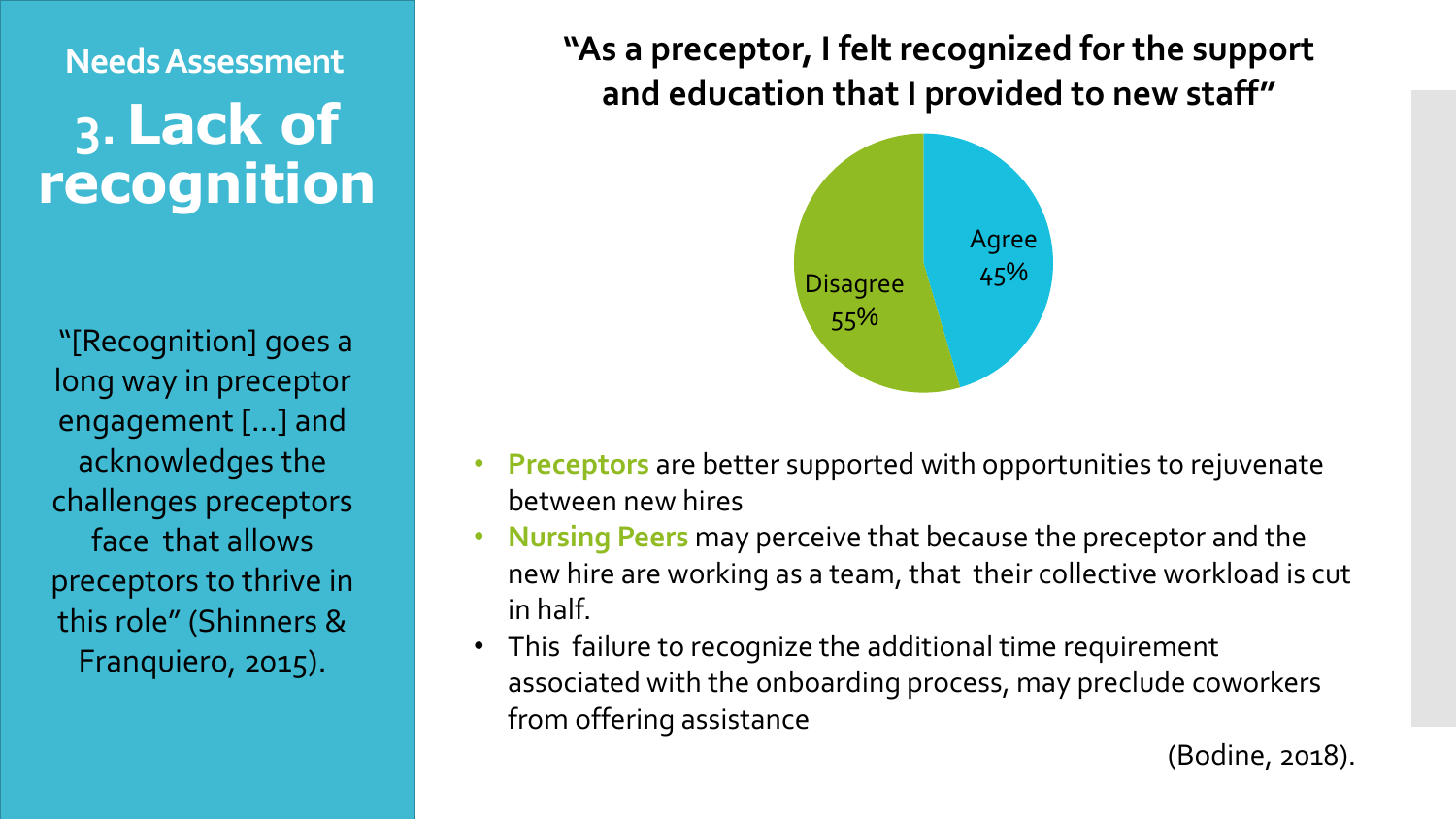# **Nursing Staff Orientation:**

**12 Week Focused Schedule and Evaluation**

**MSN student clinical field placement role (Spring 2021) was to develop the structure and schedule with oncology nurse experts providing content focus**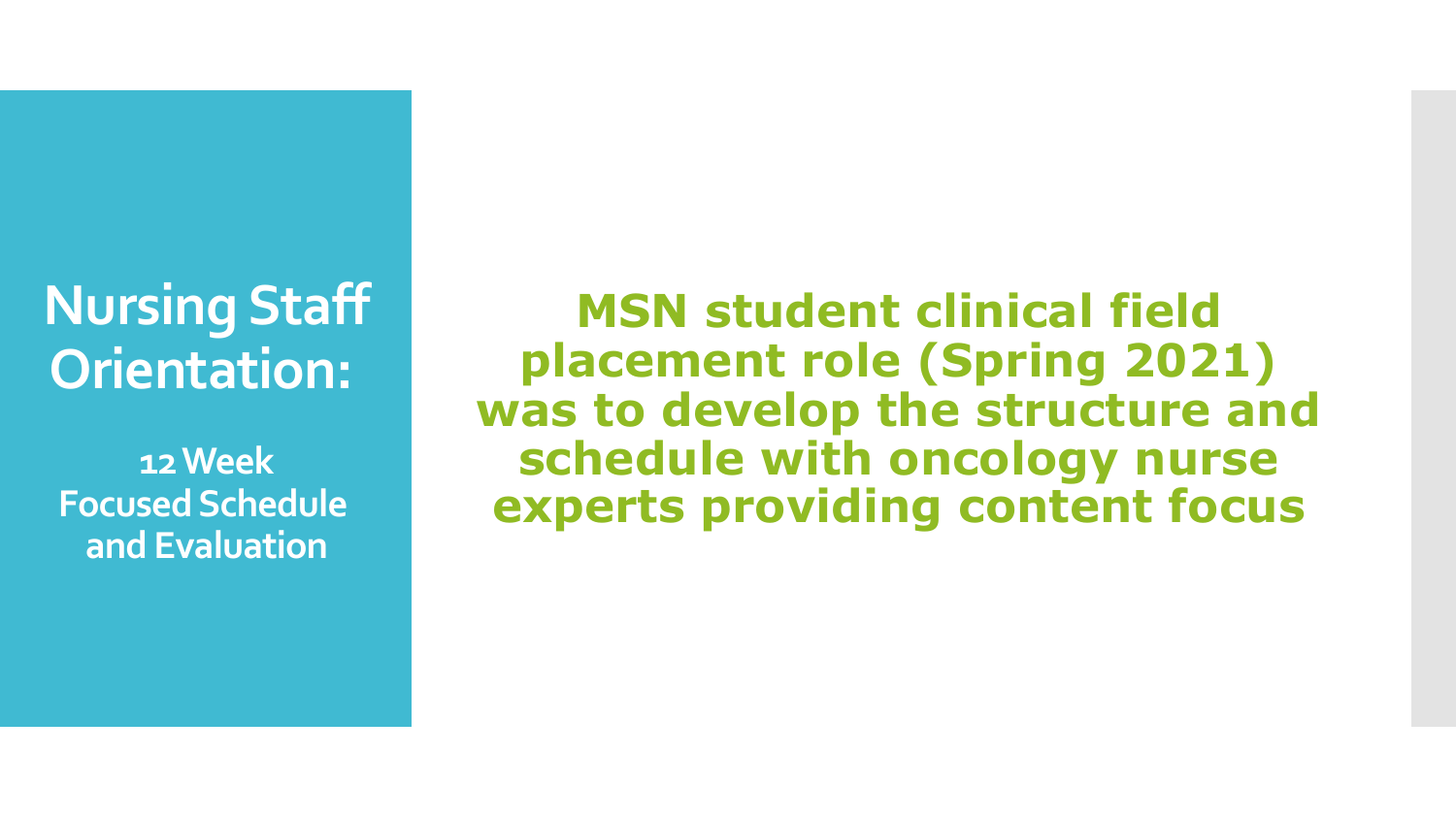#### **ORIENTEE NAME:**

 $\Box$  EPIC Access  $\Box$  Beacon Access

PRECEPTOR(S):

**Review:** Unit Tour  $\Box$  Meet

**Education Module: ONS Ca** 

**WEEK 2 FOCUS: Treatmen** 

**Review:** Types of Access an Releasing Orders: Consent, ( Overview, Source Document

Documentation: EPIC. Beaco **Education Module: Chemo** 

**WEEK 3 FOCUS: Hematolog** 

**Review: Blood Transfusion:** 

Review of Blood Products: F Infection Work-Up: Neutrop

**Education Module: ONS Ch** 

**WEEK 4 FOCUS: Supportiv Review: NCCN Guidelines for** 

Gallagher Integrative Thera

**Education Module: ONS Ch** 

**WEEK 5 FOCUS: Hypersen:** 

Constipation, Pain  $\Box$ Consults: Social Work, Case

Chaplaincy  $\Box$ 

Releasing Order □

**Check In Meeting** 

| <b>Review:</b> Unit Tour $\Box$ Meet |                       |
|--------------------------------------|-----------------------|
| Practices □ Chemo Precaut            | <b>ORIENTEE NAME:</b> |
| Tubing $\Box$ Check-In Procedu       |                       |

PRECEPTOR(S):

**EPIC Access** 

 $\Box$  Beacon Access

### **ORIENTATION SCHEDULE**

### **WEEK 1 FOCUS: Introduction to the Unit (Shadow Preceptor)**

**Review:** Unit Tour  $\Box$  Meet with Triage Nurses  $\Box$  Infection Control Practices  $\Box$  Chemo Precautions  $\Box$  Pumps/Monitors  $\Box$  Prime Tubing  $\Box$  Check-In Procedure  $\Box$  Fall Precautions  $\Box$ **Education Module: ONS Cancer Basics Course** 

### **WEEK 2 FOCUS: Treatment Basics & Documentation**

**Review:** Types of Access and Rationale  $\Box$ Releasing Orders: Consent, Criteria to Treat, Oncology Treatment Overview, Source Documentation, Onc Pro □ Documentation: EPIC, Beacon, CTCAE Grading Criteria □

**Education Module: Chemo/Immunotherapy 101** 

Review: Preparing Treatment Area for Highly Reactive Drug D ADR Kits □ Glucometer □ Chemo Spill □ ED Transfer □ Emergency Equipment: Defib-Travel Monitor, Code Cart  $\Box$ **Education Module: Hypersensitivity Basics** 

**WEEK 1 FOCUS: Introducti**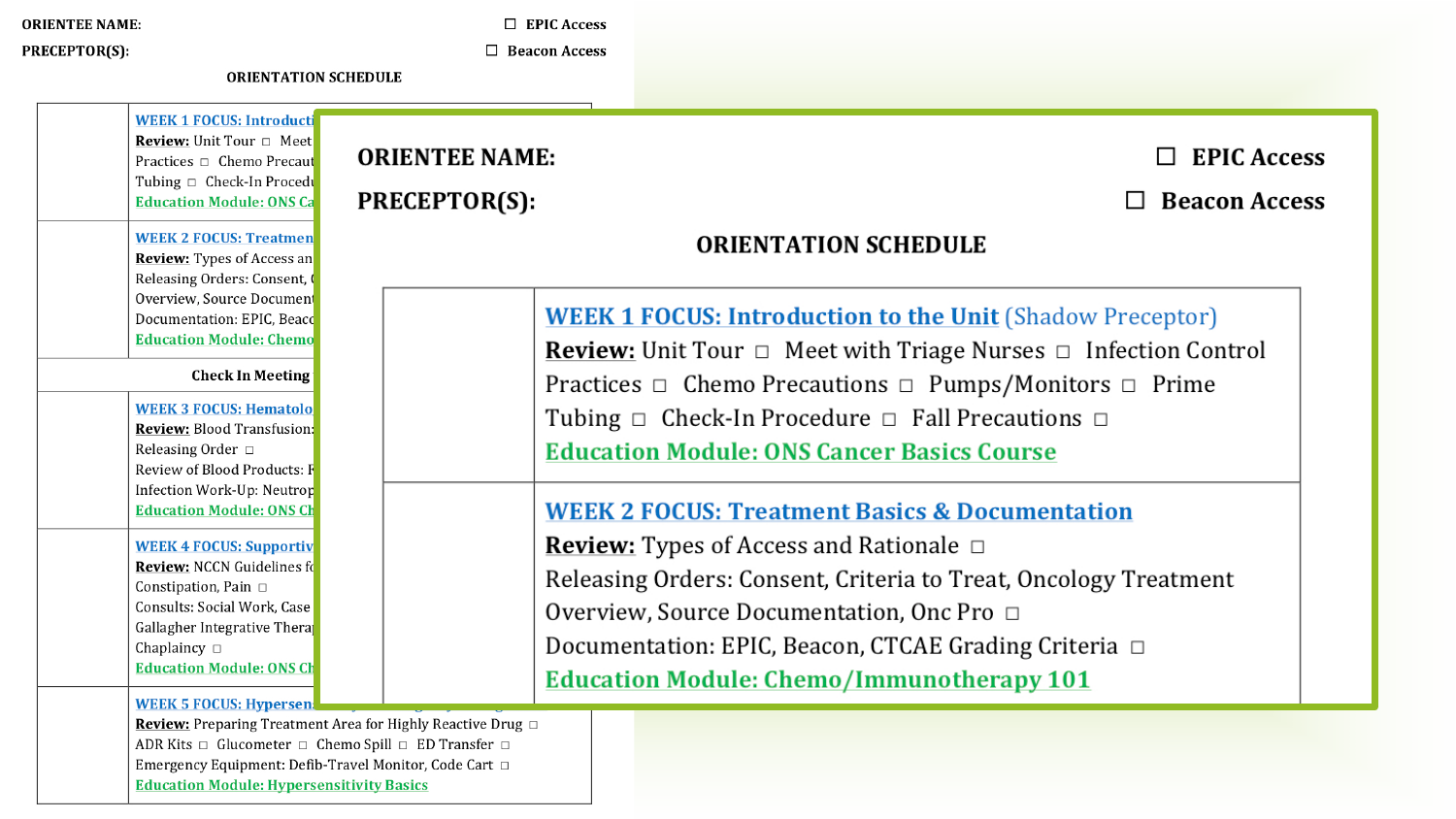| <b>Start a New Patient</b><br>Written Teaching Materials □                                                                                      | <b>WEEK 6 FOCUS: Communication</b><br>Review: NCCN Guidelines for Assigned Disease Group □ CaPE □<br><b>Education Module: NP Shadow Experience</b><br><b>Check In Meeting with CNS/ND/Preceptors</b> |                                                                                                            |                                                                                                                 |
|-------------------------------------------------------------------------------------------------------------------------------------------------|------------------------------------------------------------------------------------------------------------------------------------------------------------------------------------------------------|------------------------------------------------------------------------------------------------------------|-----------------------------------------------------------------------------------------------------------------|
| <b>WEEK 7 FOCUS:</b><br>Review:<br>Education<br><b>WEEK 8 FO</b><br><b>Review:</b> Re                                                           |                                                                                                                                                                                                      | Final Check In Meeting with CNS/ND/Preceptors                                                              |                                                                                                                 |
| Tubing Set-<br><b>Education</b><br><b>Grading Cr</b><br><b>Snapshot of Experiences During Orientation</b><br><b>WEEK 9 FO</b><br><b>Review:</b> |                                                                                                                                                                                                      |                                                                                                            |                                                                                                                 |
| <b>Education</b><br><b>WEEK 101</b><br><b>Review:</b><br><b>Education</b><br>Check                                                              | Desensitization<br>□<br><b>Infusion Reaction</b><br>□<br>Transfer Patient to the ED<br>□                                                                                                             | New Patient Education<br>$\Box$<br>Shadow on Radiation Unit<br>$\Box$<br>Shadow Disease Group NP<br>$\Box$ | $\Box$ At Home Disconnect Patient<br>$\Box$ Take Home Pump Education<br><b>Clinical Trial Patient</b><br>$\Box$ |
| <b>WEEK 11</b><br>Review:<br><b>Education Module:</b>                                                                                           |                                                                                                                                                                                                      |                                                                                                            |                                                                                                                 |
| <b>WEEK 12 FOCUS:</b><br><b>Education Module:</b>                                                                                               | <b>Review:</b> Final review of orientation checklist $\Box$ Final review of<br>snapshot experiences during orientation □ Communication with<br>providers □ Safety reporting system □                 |                                                                                                            |                                                                                                                 |
| <b>Snapshot of Experiences During Orientation</b><br>$\Box$ Desensitization                                                                     | Final Check In Meeting with CNS/ND/Preceptors<br>$\Box$ New Patient Education<br>□ At Home Disconnect Patient                                                                                        |                                                                                                            |                                                                                                                 |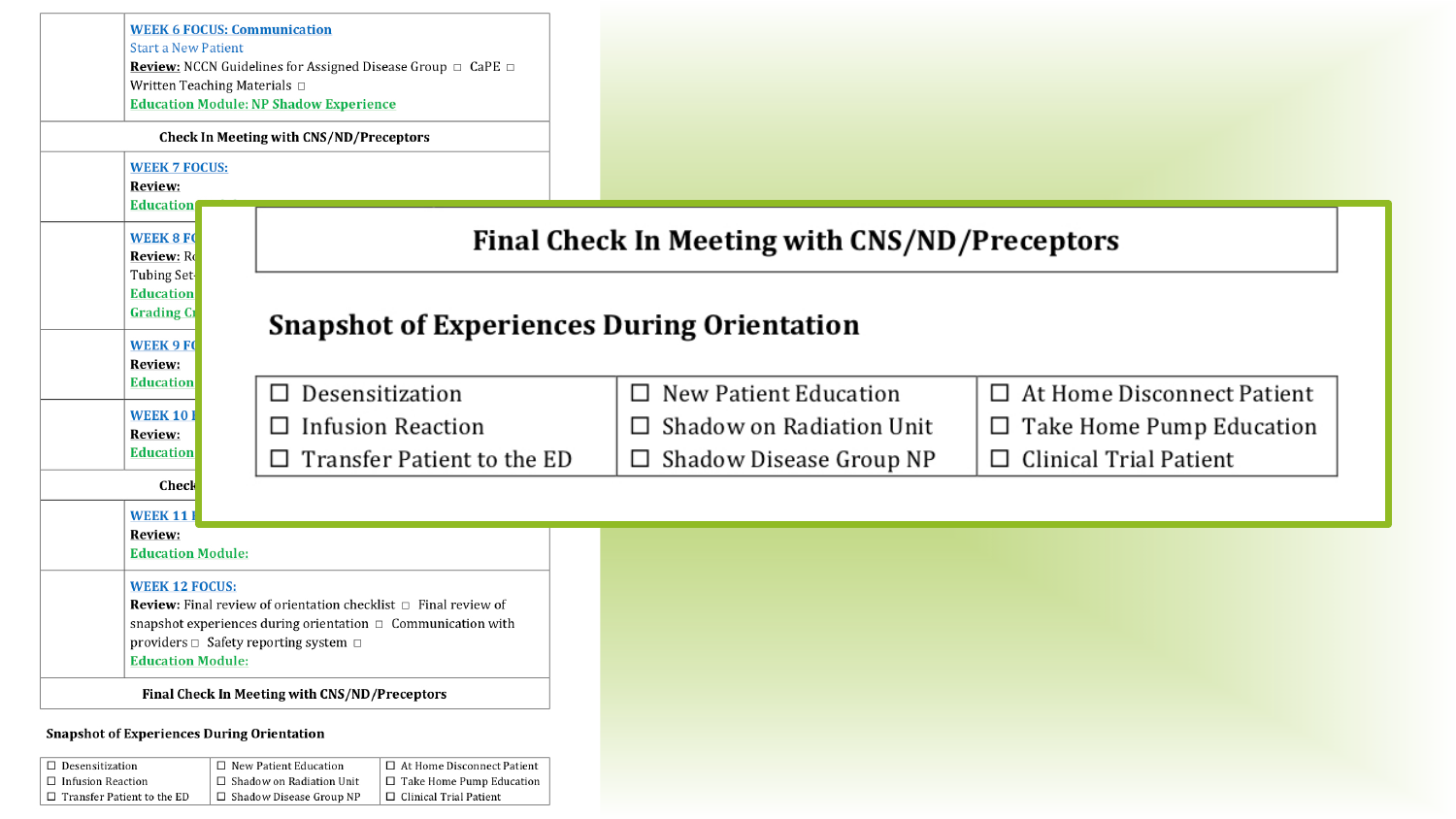**EVALUATION PLAN: 1 year pilot**

## **Evaluation (Quantitative and Qualitative) will be conducted on a rolling basis**

- Notes will be taken during on-unit informal talks with **Nurse Preceptors** and unit leadership at the completion of orientation regarding perceptions of the onboarding process
	- The summary of these encounters will provide themes to guide survey questions
- Surveys will be conducted on a rolling basis as orientations are completed
	- Survey questions will be developed from themes identified in the Needs Assessment
	- Will include one open ended question to elicit anything that may have been neglected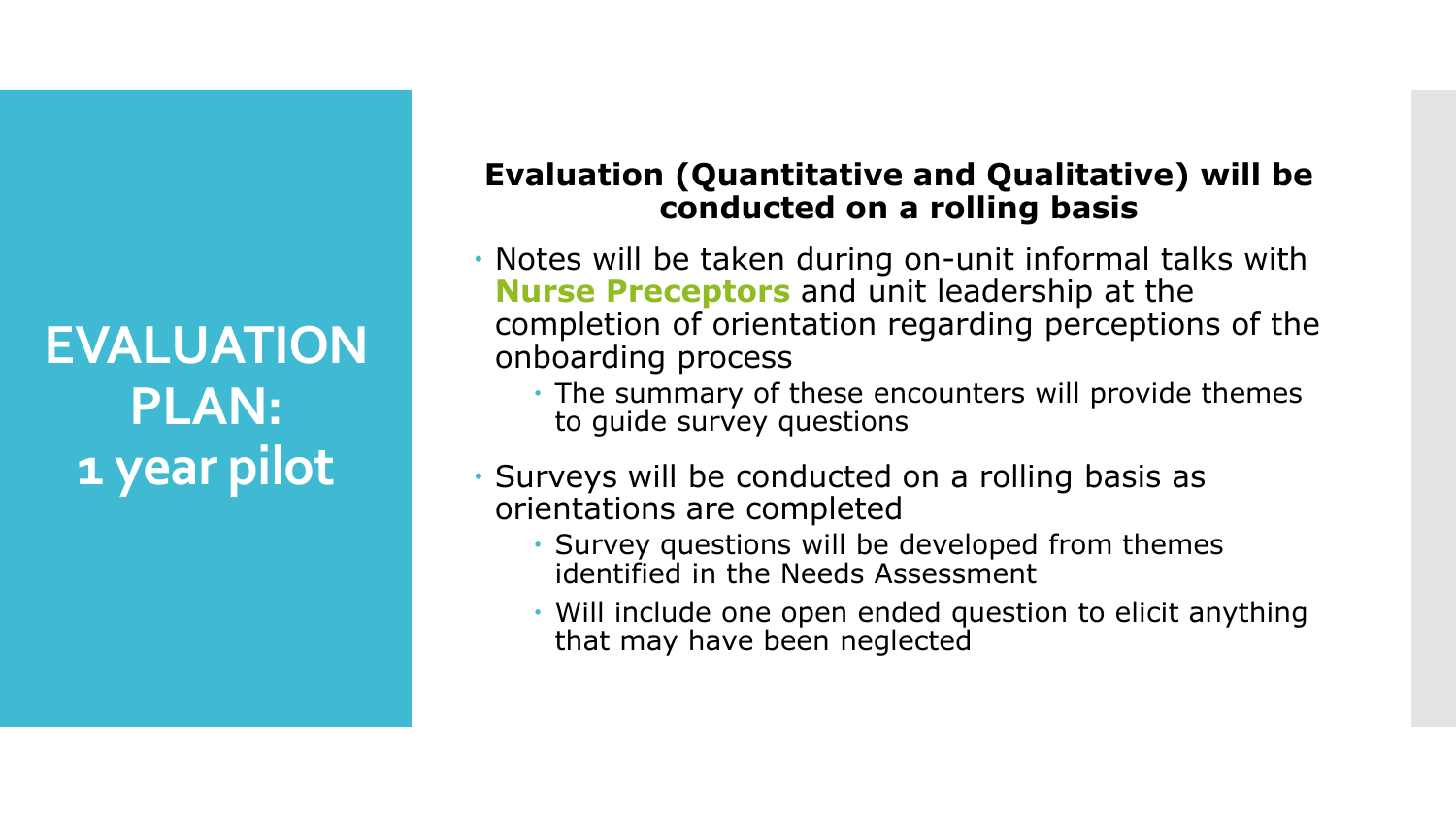# **RESULTS**

# **Current Status (May 2021)**

- The next new hire(s) will participate in this new orientation structure
- Surveys to be collected at the conclusion

# **Limitations**

- Needs assessment surveyed all staff and answers were not separated by whether the nurse was a preceptor or not
	- Assumptions were made that staff who did not precept answered "Not Applicable" for preceptor experience questions
- Small survey size of  $N = 36$  Nurses,  $n = 22$  of those who act as Nurse Preceptors

# **Recommendations**

 Assess a need for further adjustments to the process and/or content quarterly (formative & summative)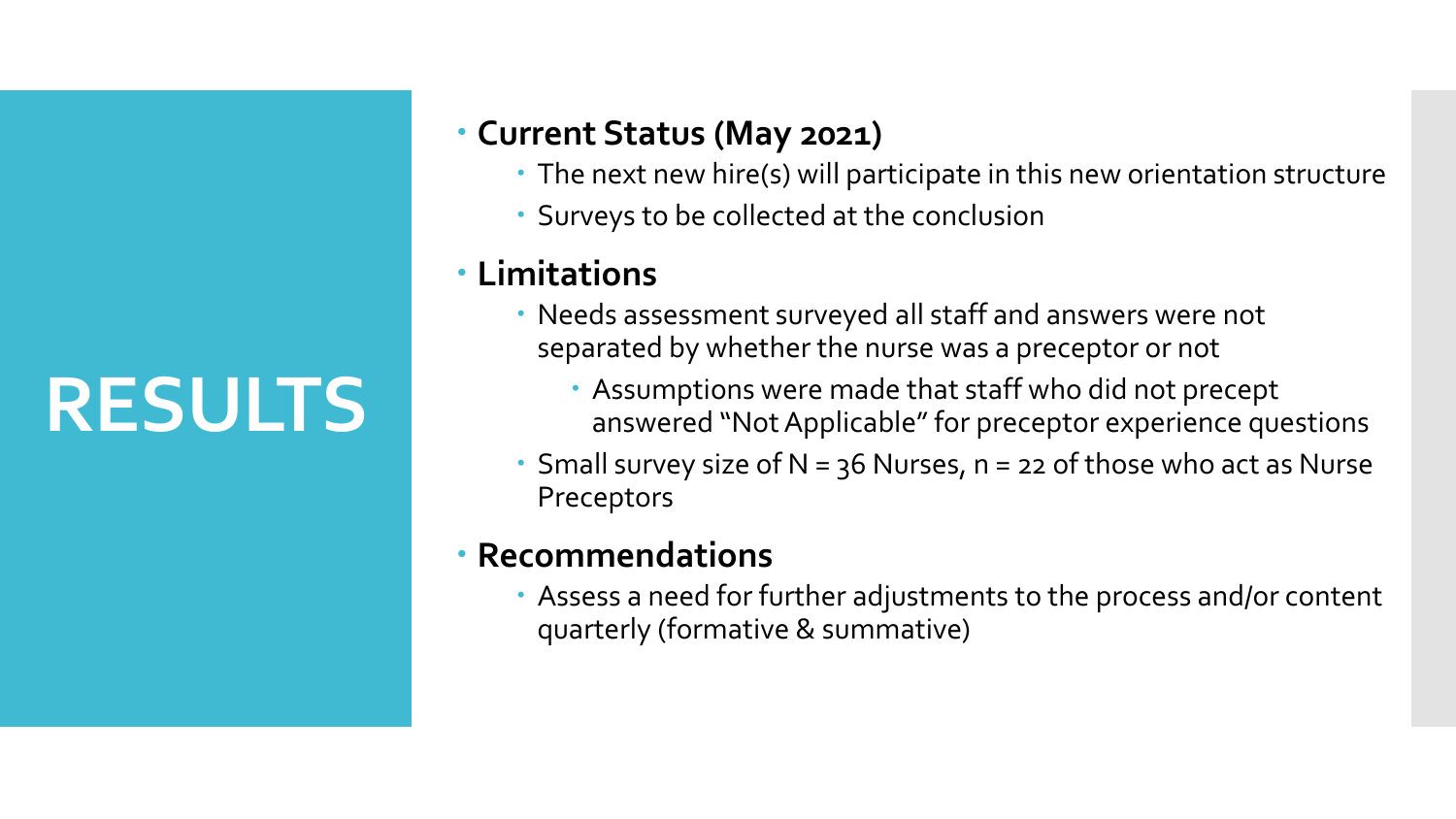## **ACKNOWLEDGEMENTS**

• ANDREA HANSEN PhD, RN, CNS, OCN

- MOLLY GEARY RN, BSN, OCN
- LAURA LUX, MS, RN, CCRN